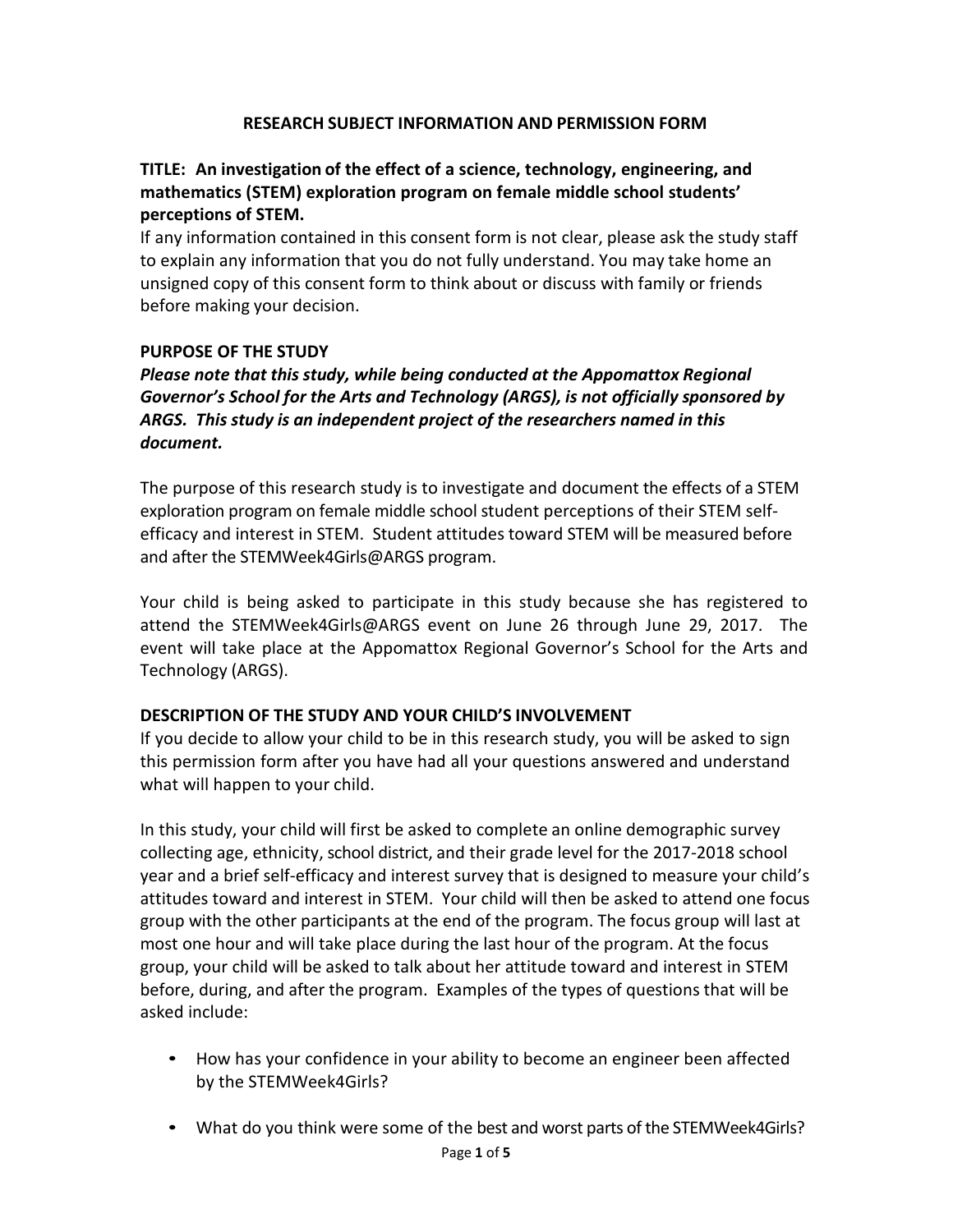The focus group will be digitally recorded so we are sure to get all of your child's ideas, but no names will be recorded.

Significant new findings developed during the course of the research which may relate to your child's willingness to continue participation will be provided to you.

# **RISKS AND DISCOMFORTS**

Minimal risk and discomfort are anticipated in this study.

### **BENEFITS TO YOU AND OTHERS**

Your child may not get any direct benefit from this study, but the information we learn from this study may help us design better STEM programs for students and schools.

### **COSTS**

There are no costs for participating in this study other than the time your child will spend in the STEMWeek4Girls@ARGS.

### **CONFIDENTIALITY**

Potentially identifiable information about your child will consist of focus group notes and audio recordings of the focus group. Data is being collected only for research purposes.

The focus group will be audio taped, but no names will be recorded. At the beginning of the focus group, your child will be asked to use initials only so that no names are recorded. All personal identifying information will be kept in password protected files and these files will be deleted after the focus group has been completed. Digital recordings of the focus group will be immediately uploaded to a secure site, at which point, the discussion will be transcribed. The digital recordings will be destroyed after transcription. The transcriptions will be kept indefinitely. Access to all data will be limited to study personnel.

We will not tell anyone the answers your child gives us; however, information from the study and the permission form signed by you may be looked at or copied for research or legal purposes.

What we find from this study may be presented at meetings or published in papers, but your child's name will never be used in these presentations or papers.

### **VOLUNTARY PARTICIPATION AND WITHDRAWAL**

Your child does not have to participate in this study. If you choose to allow your child to participate, you may stop at any time without any penalty. Your child may also choose not to answer particular questions that are asked in the study.

Your child's participation in this study may be stopped at any time by the study staff without your consent. The reasons might include: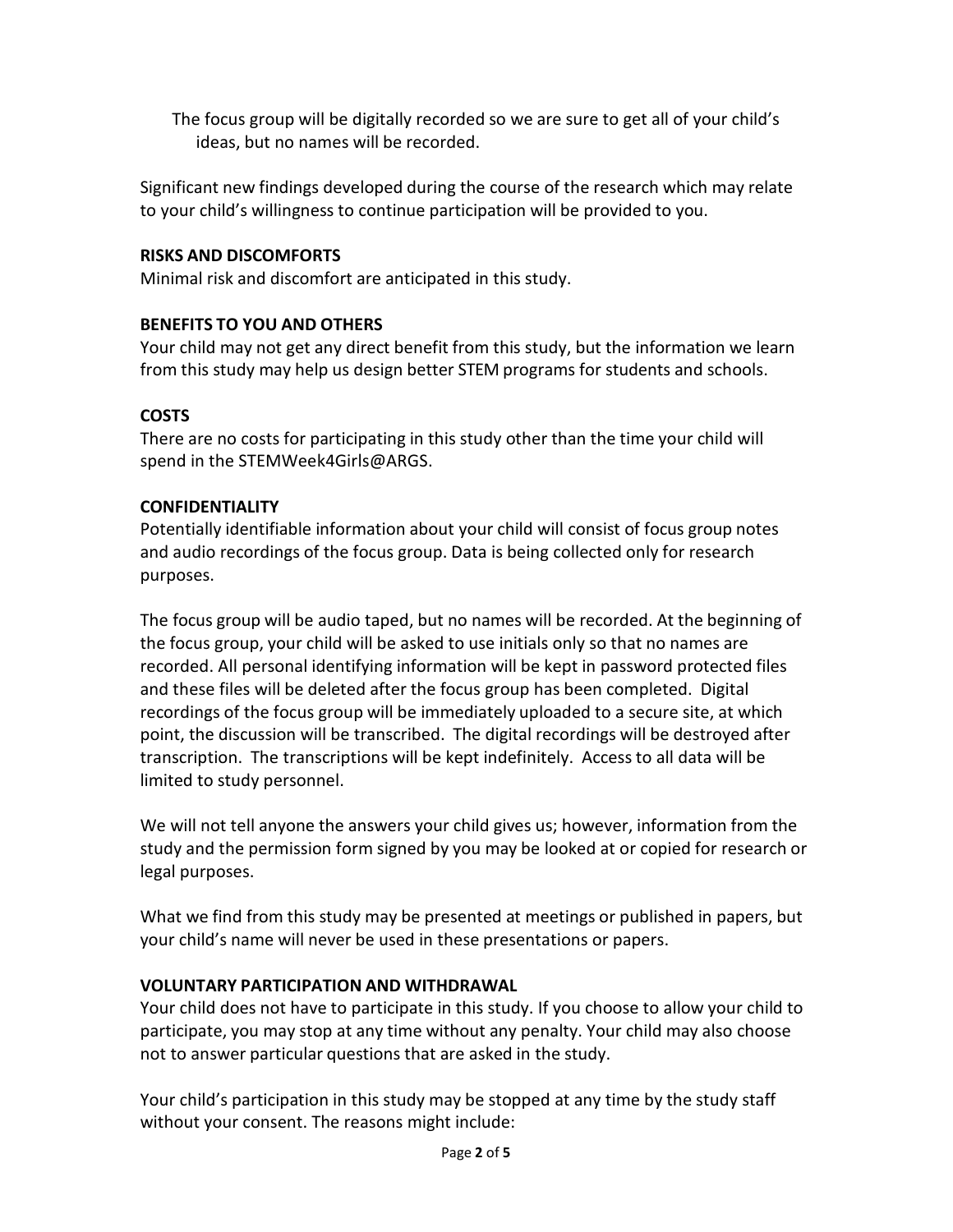- the study staff thinks it necessary for your child's health or safety;
- your child has not followed study instructions;
- administrative reasons require your child's withdrawal.

# **QUESTIONS**

If you have any questions, complaints, or concerns about your child's participation in this research, contact:

**Anita Crowder Mathematics and Technology Instructor Appomattox Regional Governor's School for the Arts and Technology [acrowder@args.us](mailto:acrowder@args.us) 804.722-0200**

The researcher/study staff named above is the best person(s) to call for questions about your child's participation in this study.

If you have any general questions about your child's rights as a participant in this or any other research, you may contact:

**Patricia Fox, Ph.D. Research Specialist Chesterfield County Public School[s](mailto:patricia_fox@ccpsnet.net) [patricia\\_fox@ccpsnet.net](mailto:patricia_fox@ccpsnet.net) 804.639-8716**

Contact this number to ask general questions, to obtain information or offer input, and to express concerns or complaints about research. You may also call this number if you cannot reach the research team or if you wish to talk with someone else.